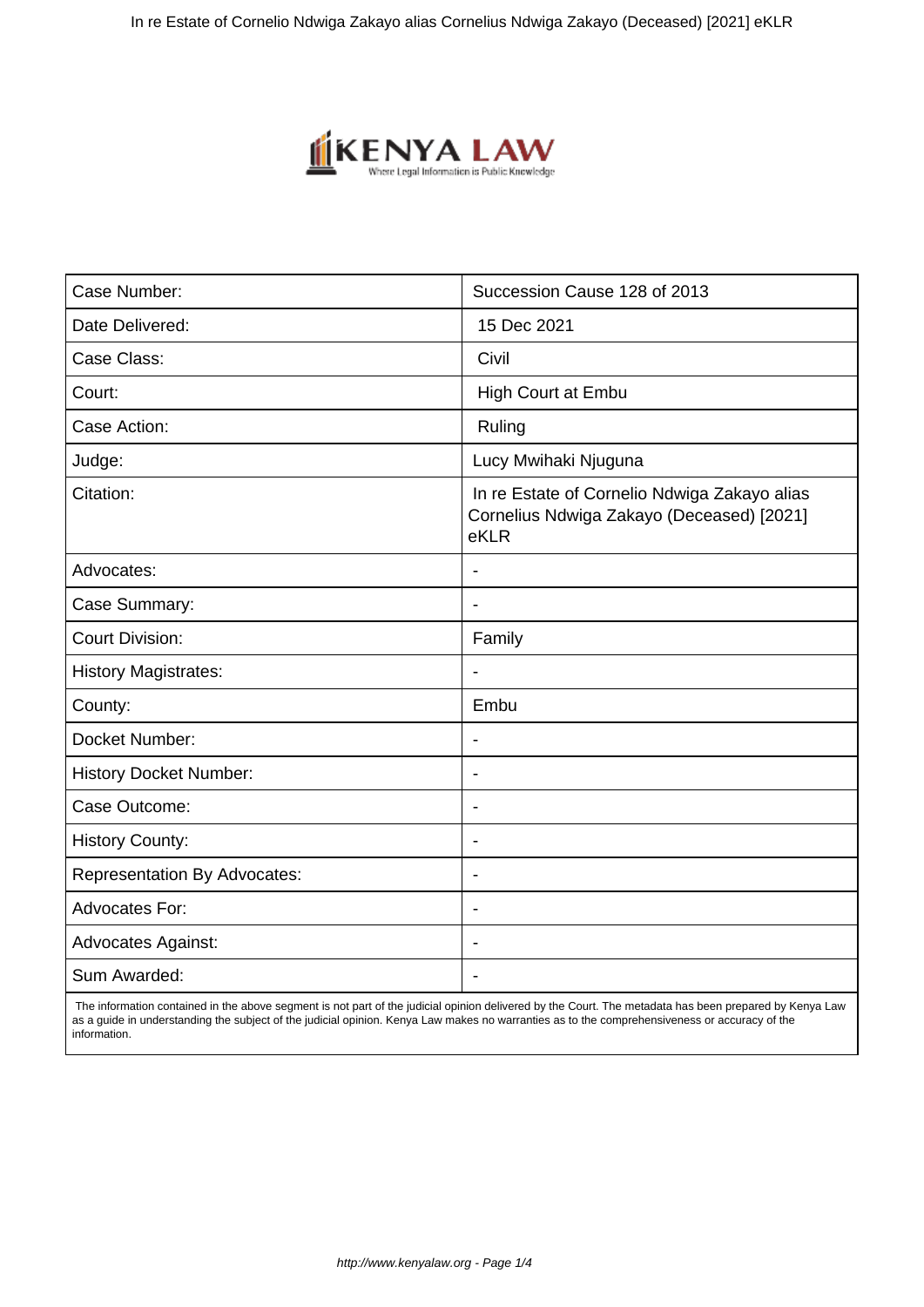## **REPUBLIC OF KENYA**

# **IN THE HIGH COURT OF KENYA**

# **AT EMBU**

### **SUCCESSION CAUSE NO. 128 OF 2013**

# **IN THE MATTER OF THE ESTATE OF CORNELIO NDWIGA ZAKAYO ALIAS CORNELIUS NDWIGA ZAKAYO (DECEASED)**

## **JULIANA MUTITU NWIGA………………...PETITIONER/APPLICANT**

## **VERSUS**

## **NELSON NTHIGA MUGU…………………OBJECTOR/RESPONDENT**

## **RULING**

**1.** The matter for determination before this court is a chamber summons dated 21.06.2021 in which the applicant seeks for orders that:

*(i) The caution lodged against parcel of Land No. Ngandori/ Ngovio/3770 in favour of Nelson Nthiga Mugu be removed.*

*(ii) The cost of this application be provided for.*

**2.** The application brought under Rule 49 of the Probate and Administration Rules and its supported by the affidavit of Juliana Mutitu Ndwiga, the applicant herein and sworn on 21.06.2021 in which she reiterates the grounds as set out on the face of the chamber summons and further avers that she is unable to transmit the estate to the beneficiaries of the estate due to the caution placed on the property by the respondent.

**3.** The applicant's case revolves around the caution lodged by the respondent in regards to Land Parcel No. Ngandori/Ngovio/ 3770 where the respondent declined to remove the same, despite his application for revocation of grant issued to the applicant having been declined by this court; further that, the order dismissing the summons for revocation of grant has not been appealed against, or challenged in any way. That, this court is therefore bound to facilitate the enforcement of its orders by removing the caution that is in place; she proceeded to argue that the averments that the objector/respondent has instructed his counsel on record to file a claim at the Environmental and Land Court remains a mere allegation as the suit has not been filed and in any event there are no stay orders preventing this court from removing the caution or enforcing its orders.

**4.** That the court is guided by the provisions of Section 73 (1) of the Land Registration Act, 2012 which provides that 'the court has discretion to remove any caution placed on the suit property and further, Section 63 (c) and (e) of the Civil Procedure Act which provides that 'in order to prevent the ends of justice from being defeated, the court may if it so prescribes, make such orders as may appear to the court to be just and convenient. The applicant thus urged this court to allow the application as prayed.

**5.** The respondent in his replying affidavit deposed that he is entitled to one acre out of Land No. Ngandori/Ngovio/3770 herein due to the fact that he catered for legal costs in a suit involving the deceased, a brother of the deceased and an uncle by the name Naftary Kaguchia in Civil Case No. 1800 of 1979 at Nairobi wherein, the parties agreed that he would be allocated one acre out of their entitled portions in Land No. Ngandori/Ngovio/349 and at the conclusion of which, each of the brothers was allocated 5 acres each. That he proceeded to pay for the subdivision process, stamp duty, registration fees and acquisition of new titles in a bid to ensure that the judgment had been fully executed and the three new portions as a resultant being Land Parcel Nos. Ngandori/Ngovio/3768, 3769 and 3770 whereby 3770 is the subject of this application.

**6.** He contended that his claim is only on the agreed 1 acre to be hived out of Land Parcel No. Ngandori/Nguviu/3770 and that, it is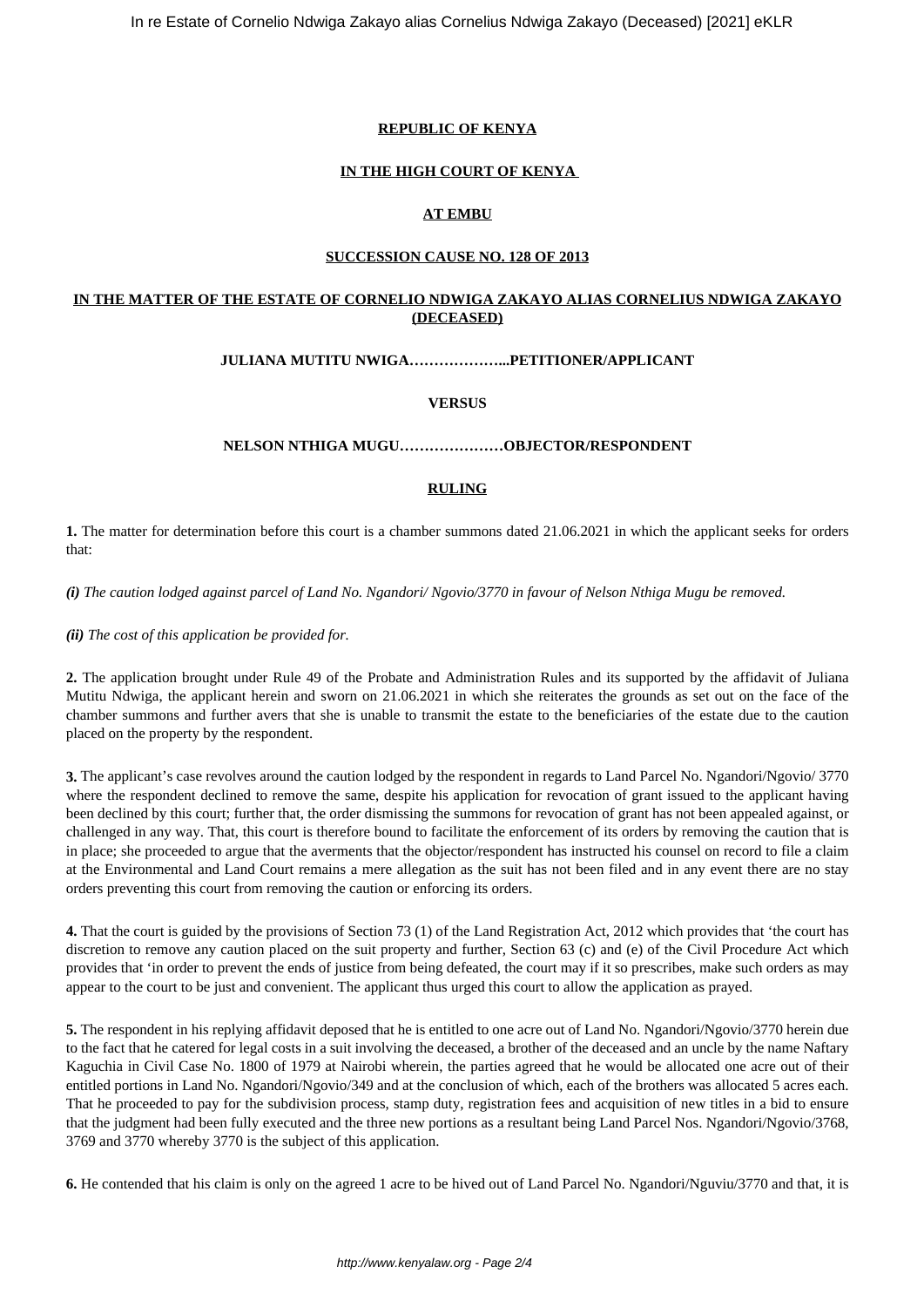## In re Estate of Cornelio Ndwiga Zakayo alias Cornelius Ndwiga Zakayo (Deceased) [2021] eKLR

only fair and just that parties are fully heard and a determination made by this court. It was his case that despite his summons for revocation of grant having been unsuccessful, he still has a chance to realize his rights elsewhere and so he prayed that the caution should not be removed. He averred that the application herein lacks merit and is an abuse of the court process and it should be dismissed with costs.

**7.** The parties took directions that the application be canvassed by way of written submissions and which directions were duly complied with.

**8.** I have considered the application herein together with the respondent's replying affidavit on record. I have equally considered the respective submissions by the parties.

**9.** It is not in dispute that the respondent lodged a caution on Land Parcel No. Ngandori/Nguviu/3770 as shown on annexure JMN-4.The certificate of official search showed that a caution was lodged by Nelson Nthiga Mugu who claims interest as a purchaser of the land in question. The issues which arise for determination are: -

## *i. Jurisdiction.*

#### *ii. Whether the orders sought can be granted by this court.*

**10.** The Respondent claims that it is the Environment and Land Court that has jurisdiction to determine the question of removal of caution as that is jurisdiction for Environment and Land Court which is established under **Section 4 of the Environment and Land Court Act.** 

**11.** Further that, **Section 73 (I)** of the Land Registration Act provides that caution may be withdrawn by the cautioner or removed by Court or by order of the registrar. According to the respondent, "courts" in that content refers to the Environment and Land Court established under the Act while the applicant on her part argues that even the High Court has jurisdiction to remove the caution placed on the suit property.

**12.** The jurisdiction of the High Court in Probate and Administration matters is set out under **Section 47 of the Law of Succession Act,** which provides;

## *47. Jurisdiction of High Court*

*The High Court shall have jurisdiction to entertain any application and determine any dispute under this Act and to pronounce such decrees and make such orders therein as may be expedient:*

**13.** In Civil Succession **Kerugoya 187 of 2012 In re Estate of Eunice Wanjiru Karuri (Deceased) [2018] eKLR** it was the court's view that it had jurisdiction to make orders which are in the interest of justice and for just conclusion of causes which relate to the estates of deceased persons.

**14.** In the case of **Margaret Wanjiku Kahuhu Vs Nyahangi Nguni and 2 others [2014] eKLR** the court addressed itself to the issue of removal of a caution where it held that:

"*This Court however, notes that the Applicant's application is also brought under any other enabling provisions of law. This being a succession matter and given the fact that registration and or removal of a caution is not expressly provided for under the Succession Act, this Court is of the considered view that its jurisdiction under Section 47 of the Succession Act, Cap 160 and Rule 73 of the Probate and Administration Rules are appropriate in the instant case."*

## **15. Rule 73 of the Probate and Administration Rule** provides:-

*"Nothing in these rules shall limit or otherwise affect the inherent powers of the court to make such orders as may be necessary for the ends of justice or to prevent abuse of the process of the court."*